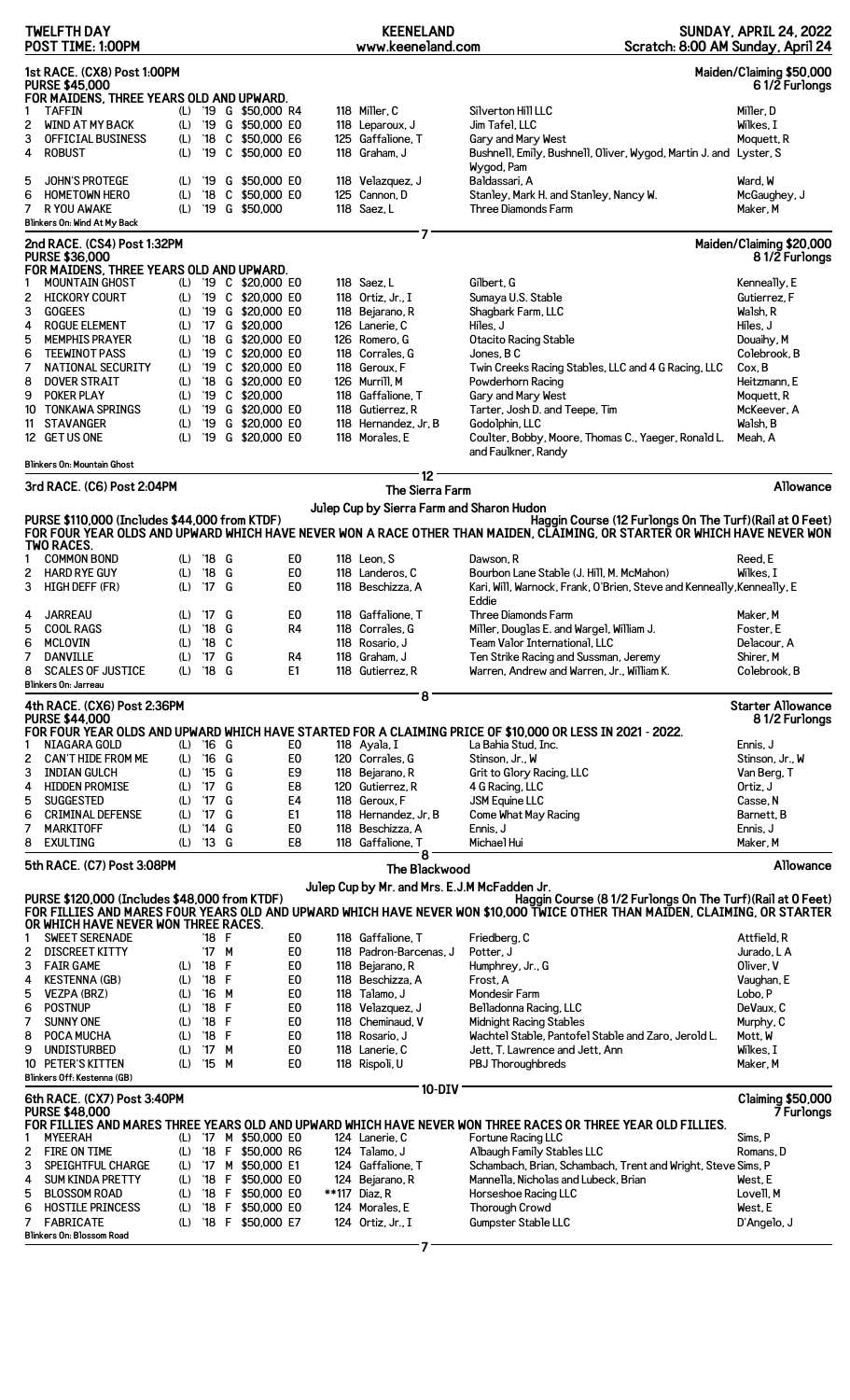|                                                                                                                                                                                                                                                                                                                                                                                                                                                         | <b>TWELFTH DAY</b><br>POST TIME: 1:00PM                                                                                                                                                                                                                                                                        |                                                                           |                                                                                                                                                                              |                                                          |                                                                                                                                                    |  | <b>KEENELAND</b><br>www.keeneland.com                                                                                                                                                                                                                |             | Scratch: 8:00 AM Sunday, April 24                                                                                                                                                                                                                                                                                                                                                                                                                                                                                                      | <b>SUNDAY, APRIL 24, 2022</b>                                                                                                                                   |
|---------------------------------------------------------------------------------------------------------------------------------------------------------------------------------------------------------------------------------------------------------------------------------------------------------------------------------------------------------------------------------------------------------------------------------------------------------|----------------------------------------------------------------------------------------------------------------------------------------------------------------------------------------------------------------------------------------------------------------------------------------------------------------|---------------------------------------------------------------------------|------------------------------------------------------------------------------------------------------------------------------------------------------------------------------|----------------------------------------------------------|----------------------------------------------------------------------------------------------------------------------------------------------------|--|------------------------------------------------------------------------------------------------------------------------------------------------------------------------------------------------------------------------------------------------------|-------------|----------------------------------------------------------------------------------------------------------------------------------------------------------------------------------------------------------------------------------------------------------------------------------------------------------------------------------------------------------------------------------------------------------------------------------------------------------------------------------------------------------------------------------------|-----------------------------------------------------------------------------------------------------------------------------------------------------------------|
|                                                                                                                                                                                                                                                                                                                                                                                                                                                         | 7th RACE. (C9) Post 4:12PM                                                                                                                                                                                                                                                                                     |                                                                           |                                                                                                                                                                              |                                                          |                                                                                                                                                    |  | The Scarteen                                                                                                                                                                                                                                         |             |                                                                                                                                                                                                                                                                                                                                                                                                                                                                                                                                        | Allowance                                                                                                                                                       |
| Julep Cup by Mr. and Mrs. Richie Donworth<br>PURSE \$130,000 (Includes \$52,000 from KTDF)<br>Haggin Course (51/2 Furlongs On The Turf) (Rail at 0 Feet)<br>FOR FOUR YEAR OLDS AND UPWARD WHICH HAVE NEVER WON \$10,000 THREE TIMES OTHER THAN MAIDEN, CLAIMING, STARTER, RESTRICTED, OR<br>STATE BRED OR WHICH HAVE NEVER WON FOUR RACES OR WHICH HAVE NOT WON TWO RACES OTHER THAN MAIDEN, C<br>RESTRICTED, OR STATE BRED ON THE TURF IN 2021 - 2022. |                                                                                                                                                                                                                                                                                                                |                                                                           |                                                                                                                                                                              |                                                          |                                                                                                                                                    |  |                                                                                                                                                                                                                                                      |             |                                                                                                                                                                                                                                                                                                                                                                                                                                                                                                                                        |                                                                                                                                                                 |
| 1<br>2<br>3<br>4<br>5<br>6<br>8<br>9<br>10<br>11                                                                                                                                                                                                                                                                                                                                                                                                        | <b>MAVEN</b><br><b>BODENHEIMER</b><br><b>ELUSIVE MISCHIEF</b><br><b>BULLSEYE BEAUTY</b><br><b>TURNED ASIDE</b><br><b>OCEANIC</b><br>7a MR. HUSTLE<br><b>SEVEN SCENTS</b><br><b>HAUNT</b><br><b>NATURAL POWER (IRE)</b><br><b>INHALATION (GB)</b><br>12 INTO THE SUNRISE<br>--Also Eligibles--<br>13 HIGH CRIME | (L)<br>(L)<br>(L)<br>(L)<br>(L)<br>(L)<br>(L)<br>(L)<br>(L)<br>(L)<br>(L) | (L) '17 G<br>$^{\prime}18$<br>$^{\prime}15$<br>'18<br>'17<br>17<br>$^{\prime}17$<br>$^{\prime}16$<br>$^{\prime}16$<br>$^{\prime}17$<br>'17<br>$^{\prime}18$<br>$^{\prime}16$ | C<br>G<br>F<br>G<br>G<br>G<br>G<br>G<br>G<br>G<br>G<br>G | E0<br>E <sub>3</sub><br>E <sub>0</sub><br>E <sub>0</sub><br>E1<br>E1<br>E <sub>0</sub><br>E <sub>0</sub><br>E0<br>E0<br>E0<br>E <sub>0</sub><br>E1 |  | 118 Ortiz, Jr., I<br>118 Hernandez, Jr, B<br>118 Landeros, C<br>113 Graham, J<br>118 Saez, L<br>118 Leparoux, J<br>118 Gaffalione, T<br>118 Geroux, F<br>118 Rosario, J(2)<br>120 Lanerie, C<br>118 Beschizza, A<br>118 Prat, F<br>118 Rosario, J(1) |             | Ravin, R<br>Boice, Kristin and Holden, Marylou<br>Lothenbach Stables, Inc. (Bob Lothenbach)<br>Jones, L<br>D. J. Stable LLC and West Point Thoroughbreds<br>Surfside Stables, LLC<br>Paradise Farms Corp.<br>Living The Dream Stables, LLC<br>Claiborne Farm and Adele B. Dilschneider<br>Rocket Ship Racing, LLC<br>Vaughan, E<br>M Racing Group, LLC<br>Silverton Hill LLC                                                                                                                                                           | Ward, W<br>Lund, V<br>Wilkes, I<br>McKeever, A<br>Casse, M<br>Blair, J<br>Maker, M<br>Cox, B<br>McGaughey, J<br>Hiles, J<br>Vaughan, E<br>Casse, M<br>Miller, D |
|                                                                                                                                                                                                                                                                                                                                                                                                                                                         | 14 DIVINE LEADER<br>15 JAMMERS JUSTICE<br>16a BAD BEAT BRIAN                                                                                                                                                                                                                                                   | (L)<br>(L)<br>(L)                                                         | $^{\prime}$ 17<br>$^{\prime}17$<br>'17 G                                                                                                                                     | G<br>G                                                   | E <sub>0</sub><br>E <sub>0</sub><br>E <sub>0</sub>                                                                                                 |  | 118 Morales, E<br>118 Bejarano, R<br>118 Gaffalione, T                                                                                                                                                                                               |             | Arnold, M<br>Doyle, Cheryl, Gonzalez, Reina and Gutierrez, Matthew Gonzalez, R<br>Paradise Farms Corp. and Staudacher, David                                                                                                                                                                                                                                                                                                                                                                                                           | Ennis, J<br>Maker, M                                                                                                                                            |
|                                                                                                                                                                                                                                                                                                                                                                                                                                                         | a -- Paradise Farms Corp.; Paradise Farms Corp. and Staudacher, David<br>8th RACE. (C1) Post 4:44PM                                                                                                                                                                                                            |                                                                           |                                                                                                                                                                              |                                                          |                                                                                                                                                    |  |                                                                                                                                                                                                                                                      | 12-4AE      |                                                                                                                                                                                                                                                                                                                                                                                                                                                                                                                                        | Maiden                                                                                                                                                          |
|                                                                                                                                                                                                                                                                                                                                                                                                                                                         |                                                                                                                                                                                                                                                                                                                |                                                                           |                                                                                                                                                                              |                                                          |                                                                                                                                                    |  | The Haphazard<br>Julep Cup by John and Riley Hess                                                                                                                                                                                                    |             |                                                                                                                                                                                                                                                                                                                                                                                                                                                                                                                                        |                                                                                                                                                                 |
|                                                                                                                                                                                                                                                                                                                                                                                                                                                         | PURSE \$100,000 (Includes \$40,000 from KTDF)<br>FOR MAIDENS, THREE YEARS OLD.                                                                                                                                                                                                                                 |                                                                           |                                                                                                                                                                              |                                                          |                                                                                                                                                    |  |                                                                                                                                                                                                                                                      |             | Beard Course (7 Furlongs and 184 feet)                                                                                                                                                                                                                                                                                                                                                                                                                                                                                                 |                                                                                                                                                                 |
| 1<br>2<br>3<br>4<br>5<br>6<br>7<br>8<br>9<br>10<br>11                                                                                                                                                                                                                                                                                                                                                                                                   | <b>KENTUCKY MIST</b><br><b>EXACT ESTIMATE</b><br>KINGMAKER<br><b>B DAWK</b><br><b>BIG HELLO</b><br><b>THOUGHT</b><br><b>ANARCHIST</b><br><b>GFLAT</b><br><b>ELEGGUA</b><br><b>GULLANE</b><br><b>GUEST SPEAKER</b>                                                                                              | (L)<br>(L)<br>(L)<br>(L)<br>(L)<br>(L)<br>(L)<br>(L)<br>(L)<br>(L)        | '19<br>$^{\prime}19$<br>'19<br>'19<br>'19<br>'19<br>'19<br>'19<br>'19<br>'19<br>'19                                                                                          | C<br>C<br>C<br>C<br>G<br>C<br>C<br>C<br>C<br>C<br>C      | E <sub>0</sub><br>E <sub>0</sub><br>R7<br>E <sub>0</sub><br>E0<br>E9<br>E1<br>E0<br>E0                                                             |  | 120 Villasana, C<br>120 Prat, F<br>120 Saez, L<br>120 Gaffalione, T<br>120 Talamo, J<br>120 Corrales, G<br>120 Beschizza, A<br>120 Gutierrez, R<br>120 Ayala, I<br>120 Hernandez, C<br>120 Ortiz, Jr., I                                             |             | Lopez, J<br>Drown, Jeff and Rachel, Don<br>Westrock Stables LLC<br>West Point Thoroughbreds and Besecker, Joseph E.<br>George Krikorian<br>Farfellow Farm, Ltd.<br>Ilium Stables, LLC<br>4 G Racing, LLC<br>Pineda, R<br>PTK, LLC<br>OXO Equine LLC                                                                                                                                                                                                                                                                                    | Dyer, J<br>Brown, C<br>Moquett, R<br>O'Neill, D<br>Sherman, A<br>Asmussen, S<br>Davis, C<br>Ortiz, J<br>Decker, A<br>Kobiskie, D<br>Cox, B                      |
|                                                                                                                                                                                                                                                                                                                                                                                                                                                         | Blinkers Off: Kingmaker<br>9th RACE. (C7) Post 5:16PM                                                                                                                                                                                                                                                          |                                                                           |                                                                                                                                                                              |                                                          |                                                                                                                                                    |  | 11                                                                                                                                                                                                                                                   | The Headley |                                                                                                                                                                                                                                                                                                                                                                                                                                                                                                                                        | Allowance                                                                                                                                                       |
|                                                                                                                                                                                                                                                                                                                                                                                                                                                         | PURSE \$120,000 (Includes \$48,000 from KTDF)                                                                                                                                                                                                                                                                  |                                                                           |                                                                                                                                                                              |                                                          |                                                                                                                                                    |  | Julep Cup by Keeneland                                                                                                                                                                                                                               |             | Haggin Course (8 1/2 Furlongs On The Turf) (Rail at 0 Feet)                                                                                                                                                                                                                                                                                                                                                                                                                                                                            |                                                                                                                                                                 |
|                                                                                                                                                                                                                                                                                                                                                                                                                                                         | OR WHICH HAVE NEVER WON THREE RACES.                                                                                                                                                                                                                                                                           |                                                                           |                                                                                                                                                                              |                                                          |                                                                                                                                                    |  |                                                                                                                                                                                                                                                      |             | FOR FILLIES AND MARES FOUR YEARS OLD AND UPWARD WHICH HAVE NEVER WON \$10,000 TWICE OTHER THAN MAIDEN, CLAIMING, OR STARTER                                                                                                                                                                                                                                                                                                                                                                                                            |                                                                                                                                                                 |
| 1<br>2<br>3<br>4<br>5<br>6<br>7<br>8<br>9                                                                                                                                                                                                                                                                                                                                                                                                               | <b>GOTE GO</b><br>PETRICOR (GB)<br><b>FLATTER ME SILLY</b><br><b>URBAN FAIRYTALE</b><br><b>FOREVER DREAMING</b><br>LASHARA (GB)<br><b>QUEEN OF THE GREEN</b><br><b>JEZEBEL'S KITTEN</b><br><b>ABSCOND</b><br>10 AMICHE                                                                                         | (L)<br>(L)<br>(L)<br>(L)                                                  | (L) '18 F<br>'18 F<br>'18 F<br>(L) '17 M<br>'18<br>(L) '17 M<br>'18<br>(L) '17 M<br>(L) '17 M<br>$(L)$ '18 F                                                                 | F<br>F                                                   | E0<br>E <sub>0</sub><br>E <sub>0</sub><br>E0<br>E0<br>E1<br>E0<br>E <sub>0</sub>                                                                   |  | 118 Leparoux, J<br>118 Rosario, J<br>118 Ortiz. Jr., I<br>118 Landeros, C<br>120 Graham, J<br>118 Pratt.R<br>118 Gutierrez. R<br>118 Rispoli, U<br>118 Saez, L<br>118 Hernandez, Jr, B                                                               |             | Miacomet Farm (William Harrigan)<br>Juddmonte<br>Lothenbach Stables, Inc. (Bob Lothenbach)<br>Winchester Place Thoroughbreds LLC<br>Willis Horton Racing LLC<br>Greathouse, D<br><b>NBS Stable</b><br>Ilium Stables, LLC<br>Apogee Racing<br>Backstretch Farms, Inc., Manganaro Bloodstock and<br>Ingordo, David                                                                                                                                                                                                                       | Attfield, R<br>Mott, W<br>Pessin, N<br>Wilkes, I<br>Stewart, D<br>Lynch, B<br>Danner, K<br>Davis, C<br>Kenneally, E<br>DeVaux, C                                |
| $10-DIV$<br>Off Races:C2 - C3 - C4 - C5 - C8 - CS1 - CS2 - CS3 - CX5 - CX9                                                                                                                                                                                                                                                                                                                                                                              |                                                                                                                                                                                                                                                                                                                |                                                                           |                                                                                                                                                                              |                                                          |                                                                                                                                                    |  |                                                                                                                                                                                                                                                      |             |                                                                                                                                                                                                                                                                                                                                                                                                                                                                                                                                        |                                                                                                                                                                 |
| <b>X5</b>                                                                                                                                                                                                                                                                                                                                                                                                                                               | <b>EXTRA RACE NO 5</b><br>Purse \$100,000. (Includes \$40,000 from KTDF) For Maidens, Fillies And Mares Three<br>Years Old and Upward.<br>Three Year Olds. 118 lbs.<br>(Preference To Horses That Have Not Started For Less Than \$50,000 In Last 3<br>Starts)                                                 |                                                                           |                                                                                                                                                                              |                                                          | Extra Races For Wednesday, April 27, 2022<br>(Entries Close on Friday, April 22, 2022)                                                             |  | <b>MAIDEN</b><br>01 der. 125 lbs.                                                                                                                                                                                                                    | If          | ATTENTION HORSEMEN: Condition Book Correction for Wednesday April 27<br>Race 1 should read Fillies and Mares 3 and UP<br>ATTENTION HORSEMEN: Please see Baley to pick up paddock passes for your<br>barn crew the morning of each Stake. Passes are not needed for regular<br>overnight races.<br>would<br>like<br>you<br>to<br>request<br>seating<br>https://www.keeneland.com/horsemens-hospitality-guide                                                                                                                            | please<br>visit                                                                                                                                                 |
|                                                                                                                                                                                                                                                                                                                                                                                                                                                         | <b>EXTRA RACE NO 6</b>                                                                                                                                                                                                                                                                                         |                                                                           |                                                                                                                                                                              |                                                          | FIVE AND ONE HALF FURLONGS (Turf)                                                                                                                  |  | <b>CLAIMING</b>                                                                                                                                                                                                                                      |             | Trainers who wish to enter a horse at Keeneland are required to complete the                                                                                                                                                                                                                                                                                                                                                                                                                                                           |                                                                                                                                                                 |
| XZ                                                                                                                                                                                                                                                                                                                                                                                                                                                      | X6 EXIRA RAUE IND O EXT YEAR Olds and Upward.<br><b>CLAIMING PRICE \$50,000</b><br>(Races Where Entered For \$40,000 Or Less Not Considered In Allowances)<br><b>EXTRA RACE NO 7</b>                                                                                                                           |                                                                           |                                                                                                                                                                              |                                                          |                                                                                                                                                    |  | <b>SIX FURLONGS</b><br><b>CLAIMING</b>                                                                                                                                                                                                               | following:  | Trainer/Vet Agreement. A 2022 agreement signed by both the trainer and<br>his/her attending veterinarian must be on file at Keeneland. Signed agreements<br>can be emailed to GMundy@keeneland.com.<br>Attending Veterinarian Exam. All horses must be examined by the trainer's<br>attending veterinarian during the three (3) days immediately preceding entry<br>to race and must be been found fit to race by the attending veterinarian. (This<br>evaluation shall include, at a minimum, watching the horse jog.) Please send to |                                                                                                                                                                 |
|                                                                                                                                                                                                                                                                                                                                                                                                                                                         | Purse \$42,000. For Three Year Olds and Upward Which Have Never Won Three Races<br>or Three Year Olds.<br>Three Year Olds120 lbs.<br><b>CLAIMING PRICE \$30,000</b><br>(Races Where Entered For \$20,000 Or Less Not Considered In Allowances)                                                                 |                                                                           |                                                                                                                                                                              |                                                          |                                                                                                                                                    |  | Older. 126 lbs.<br><b>SIX FURLONGS</b>                                                                                                                                                                                                               |             | Bruce.Howard@ky.gov.<br>Horsemen-Please note that your KHRC license will grant you grandstand<br>general admission. Horsemen's Hospitality will be in touch with all primary<br>owners of Stakes runners to share available accommodations for upgraded<br>hospitality on their race day. Contact: Stakes Accommodations (859)<br>288-4322, Undercard Accommodations (859) 288-4305. If you would like to                                                                                                                              |                                                                                                                                                                 |
| <b>X8</b>                                                                                                                                                                                                                                                                                                                                                                                                                                               | <b>EXTRA RACE NO 8</b><br>Purse \$42,000. For Fillies And Mares Three Years Old and Upward Which Have Never<br>Won Three Races or Three Year Olds fillies.<br>Three Year Olds. 120 lbs.                                                                                                                        |                                                                           |                                                                                                                                                                              |                                                          |                                                                                                                                                    |  | <b>CLAIMING</b><br>Older. 126 lbs.                                                                                                                                                                                                                   |             | request<br>seating the seating<br>please<br>https://www.keeneland.com/horsemens-hospitality-guide<br>Attention Trainers. In Today signs must be posted on the stall door by 7:30                                                                                                                                                                                                                                                                                                                                                       | visit                                                                                                                                                           |
|                                                                                                                                                                                                                                                                                                                                                                                                                                                         | <b>CLAIMING PRICE \$30.000</b><br>(Races Where Entered For \$20,000 Or Less Not Considered In Allowances)                                                                                                                                                                                                      |                                                                           |                                                                                                                                                                              |                                                          |                                                                                                                                                    |  | SIX AND ONE HALF FURLONGS                                                                                                                                                                                                                            |             | a.m. on race day. Stable office personnel will deliver signs to your barn.<br>Race for the full purse amount in KTDF races by making sure your horse is<br>REGISTERED with KTDF PRIOR to the close of entries. Contact Jenny                                                                                                                                                                                                                                                                                                           |                                                                                                                                                                 |
| X9                                                                                                                                                                                                                                                                                                                                                                                                                                                      | <b>EXTRA RACE NO 9</b><br>Purse \$32,000. For Fillies And Mares Four Years Old and Upward.                                                                                                                                                                                                                     |                                                                           |                                                                                                                                                                              |                                                          |                                                                                                                                                    |  | CLAIMING                                                                                                                                                                                                                                             |             | McGaughey at 859-361-6002.<br>The starting gate will be open Tuesday-Sunday from 6:30am-9:30am                                                                                                                                                                                                                                                                                                                                                                                                                                         |                                                                                                                                                                 |
|                                                                                                                                                                                                                                                                                                                                                                                                                                                         | A Race Since Then<br><b>CLAIMING PRICE \$10,000</b><br>(Races Where Entered For \$8,000 Or Less Not Considered In Allowances)                                                                                                                                                                                  |                                                                           |                                                                                                                                                                              |                                                          |                                                                                                                                                    |  | <b>SEVEN FURLONGS</b>                                                                                                                                                                                                                                |             | KEENELAND RACE SHUTTLE: Sallee will provide daily shuttle service to<br>Keeneland from Churchill Downs, Trackside and The Thoroughbred Center.<br>VALID HEALTH and COGGINS CERTIFICATES MUST ACCOMPANY EACH HORSE<br>TO RIDE ON THE SHUTTLE-NO EXCEPTIONS! Sign-up must be done by noon the<br>day before the race. At CHURCHILL DOWNS the shuttle for horses in races 1                                                                                                                                                               |                                                                                                                                                                 |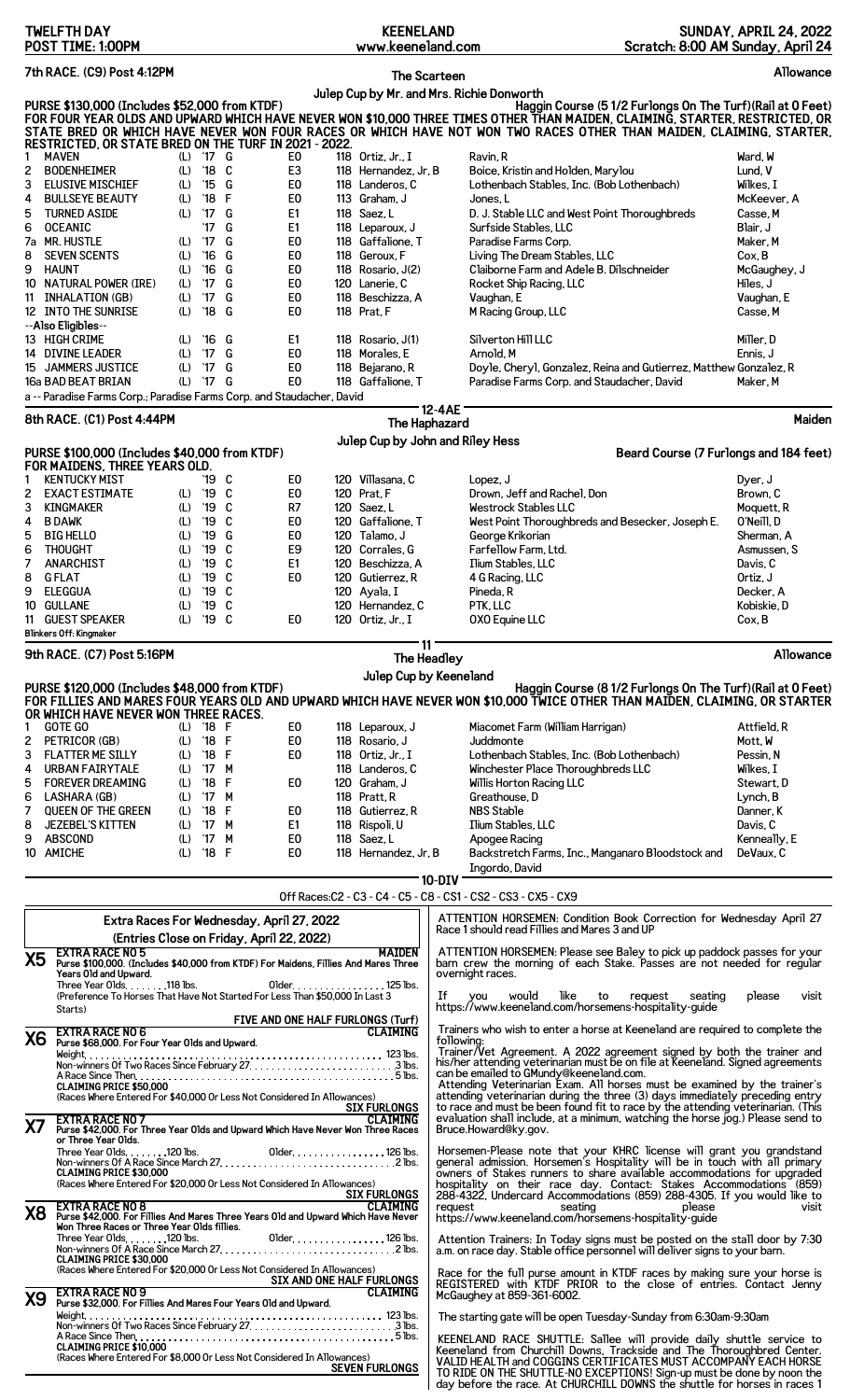thru 5 WILL LEAVE at 6:30 a.m. and for races 6 thru the last the shuttle WILL<br>LEAVE at 8:30 a.m. FOR PICK UP TIMES AT TRACKSIDE AND CHURCHILL DOWNS<br>call Scott Montgomery at 859-509-5457. THE THOROUGHBRED CENTER call<br>the of

WORKOUTS: All trainers must provide clockers with name, distance and trainer PRIOR to workout (by pedigree if unnamed).

THE RECEIVING BARNS ARE BARNS #3 and 4

Training Hours: MAIN TRACK: 5:30am-10am (two breaks, 7-7:30 and 8:30-9) reserved speed work window 10 mins after each break. TRAINING TRACK: 5:30am-11am (no breaks).

Paddock Schooling Hours: RACE DAYS: 6am-10am, 12:05pm-12:45pm, during races (limited #-MUST have permission from Paddock Judge). DARK DAYS: 6am-noon.

Lasix horses will be treated in their stalls between 4 to 4 1/2 hours prior to<br>their scheduled post time. An attendant must be present with the horse.<br>Unattended horses will not be treated. Ship-in trainers should promptly

ALL HORSES MUST REPORT TO BARN 21 FORTY-FIVE (45) MINUTES PRIOR TO POST TIME FOR TCO2 TESTING. KEENELAND WILL TEST A MINIMUM OF TWO (2) RACES EACH DAY WITH ALL HORSES IN THE SELECTED RACES TESTED.

STAKES SCRATCH RULE: A horse may be scratched from a stakes race for any<br>reason at any time until FOUR HOURS prior to post time for the race by<br>obtaining written approval from the stewards. Scratches due to track condition

If you wish to receive text alerts please contact the racing office.

All mail deliveries must have the recipient's name and the trainer's name.

Keeneland now provides 24 x 7 access to your statements, 1099's and available balances via our web site at www.keeneland.com. Select Racing -> Horsemen's Information -> Horsemen Accounts to view your information.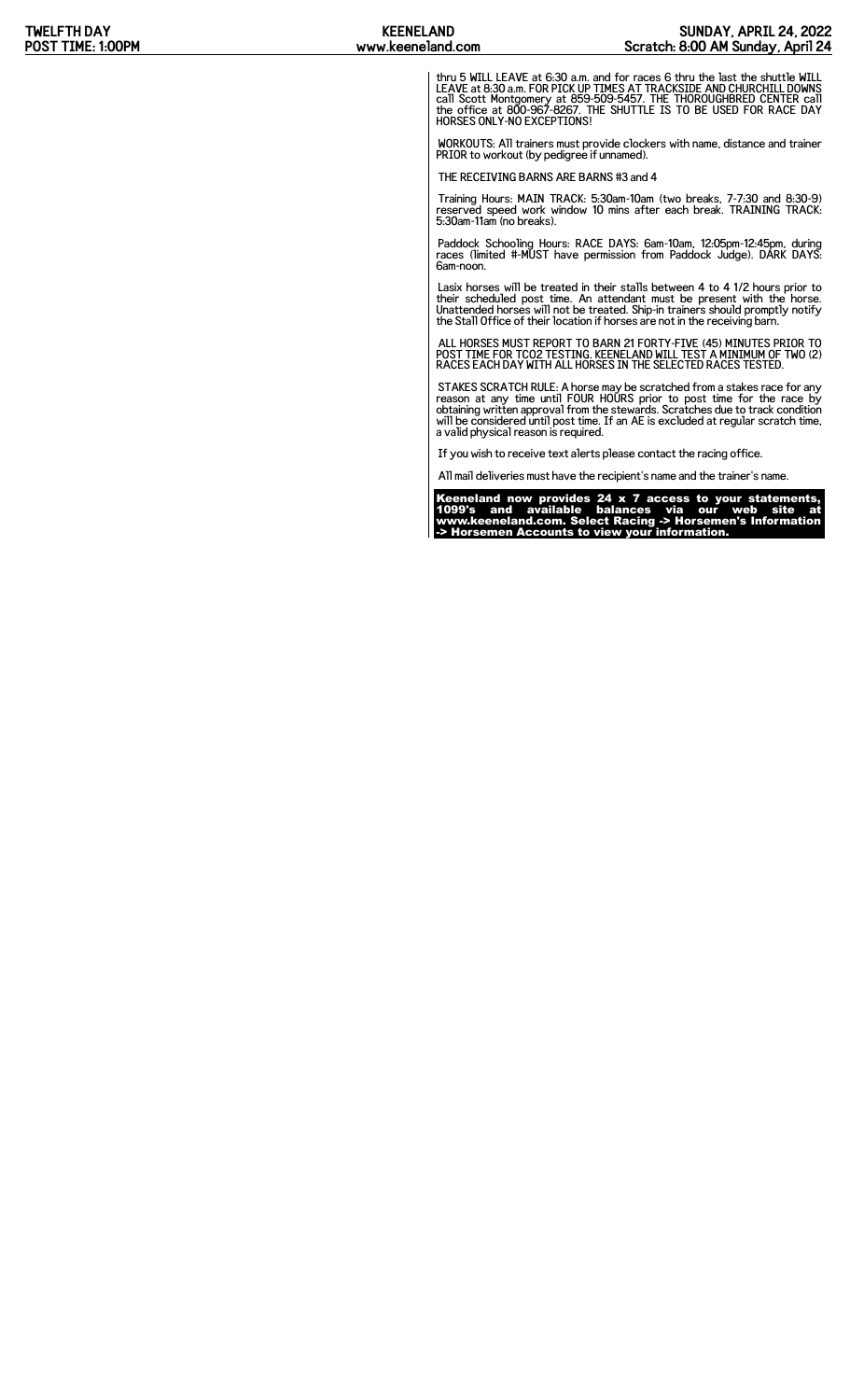## **KEENELAND - IN TODAY SHEET**

| Α                                                 | R#<br>PP                            |
|---------------------------------------------------|-------------------------------------|
| <b>ABSCOND</b>                                    | 9/10<br>9                           |
| <b>AMICHE</b><br><b>ANARCHIST</b>                 | 10/10<br>9<br>8<br>7/11             |
|                                                   |                                     |
| B                                                 | R#<br>PP                            |
| <b>BAD BEAT BRIAN</b><br><b>B DAWK</b>            | 7 AE16/16<br>4/11<br>8              |
| <b>BIG HELLO</b>                                  | 8<br>5/11                           |
| <b>BLOSSOM ROAD</b>                               | 6<br>5/7                            |
| <b>BODENHEIMER</b><br><b>BULLSEYE BEAUTY</b>      | 7<br>2/16<br>7<br>4/16              |
|                                                   |                                     |
| C                                                 | R#<br>PP                            |
| <b>CAN'T HIDE FROM ME</b><br><b>COMMON BOND</b>   | 2/8<br>4<br>3<br>1/8                |
| <b>COOL RAGS</b>                                  | 3<br>5/8                            |
| <b>CRIMINAL DEFENSE</b>                           | 4<br>6/8                            |
| D                                                 | PP<br>R#                            |
| <b>DANVILLE</b>                                   | 3<br>7/8                            |
| <b>DISCREET KITTY</b>                             | 5<br>2/10                           |
| <b>DIVINE LEADER</b><br><b>DOVER STRAIT</b>       | 7 AE14/16<br>$\overline{c}$<br>8/12 |
|                                                   |                                     |
| E                                                 | R#<br>PP                            |
| <b>ELEGGUA</b><br><b>ELUSIVE MISCHIEF</b>         | 9/11<br>8<br>7<br>3/16              |
| <b>EXACT ESTIMATE</b>                             | 2/11<br>8                           |
| <b>EXULTING</b>                                   | 4<br>8/8                            |
| F                                                 | R#<br>PP                            |
| <b>FABRICATE</b>                                  | 6<br>7/7                            |
| <b>FAIR GAME</b><br><b>FIRE ON TIME</b>           | 5<br>3/10<br>6<br>2/7               |
| <b>FLATTER ME SILLY</b>                           | 3/10<br>9                           |
| <b>FOREVER DREAMING</b>                           | 9<br>5/10                           |
| G                                                 | PP<br>R#                            |
| <b>GET US ONE</b>                                 | 12/12<br>2                          |
| <b>GFLAT</b><br><b>GOGEES</b>                     | 8<br>8/11<br>2<br>3/12              |
| <b>GOTE GO</b>                                    | 9<br>1/10                           |
| <b>GUEST SPEAKER</b>                              | 8<br>11/11                          |
| <b>GULLANE</b>                                    | 8<br>10/11                          |
| н                                                 | R#<br>PP                            |
| <b>HARD RYE GUY</b><br><b>HAUNT</b>               | 3<br>2/8<br>7<br>9/16               |
| <b>HICKORY COURT</b>                              | 2<br>2/12                           |
| <b>HIDDEN PROMISE</b>                             | 4<br>4/8                            |
| <b>HIGH CRIME</b><br><b>HIGH DEFF (FR)</b>        | 7 ae13/16<br>3<br>3/8               |
| <b>HOMETOWN HERO</b>                              | 1<br>6/7                            |
| <b>HOSTILE PRINCESS</b>                           | 6<br>6/7                            |
| I                                                 | PP<br>R#                            |
| <b>INDIAN GULCH</b>                               | 3/8<br>4                            |
| <b>INHALATION (GB)</b><br><b>INTO THE SUNRISE</b> | 11/16<br>7<br>7<br>12/16            |
|                                                   |                                     |
| J                                                 | R#<br>PP                            |
| <b>JAMMERS JUSTICE</b><br><b>JARREAU</b>          | 7 AE15/16<br>3<br>4/8               |
| JEZEBEL'S KITTEN                                  | 9<br>8/10                           |
| <b>JOHN'S PROTEGE</b>                             | 5/7<br>1                            |
| K                                                 | R#<br>PP                            |
| <b>KENTUCKY MIST</b>                              | 1/11<br>8                           |
| <b>KESTENNA (GB)</b><br>KINGMAKER                 | 5<br>4/10<br>8<br>3/11              |
| L                                                 | R#<br>PF                            |
| LASHARA (GB)                                      | 9<br>6/10                           |

| M                          | R#               | PP    |
|----------------------------|------------------|-------|
| MARKITOFF                  | 4                | 7/8   |
| <b>MAVEN</b>               | 7                | 1/16  |
| <b>MCLOVIN</b>             |                  | 6/8   |
| <b>MEMPHIS PRAYER</b>      | 3<br>2<br>2<br>7 | 5/12  |
| <b>MOUNTAIN GHOST</b>      |                  | 1/12  |
| Mr. Hustle                 |                  | 7/16  |
| <b>MYEERAH</b>             | 6                | 1/7   |
| N                          | R#               | PP    |
| <b>NATIONAL SECURITY</b>   | 2                | 7/12  |
| <b>NATURAL POWER (IRE)</b> | 7                | 10/16 |
| NIAGARA GOLD               | 4                | 1/8   |
| 0                          | R#               | PP    |
| <b>OCEANIC</b>             | 7                | 6/16  |
| OFFICIAL BUSINESS          | 1                | 3/7   |
| P                          | R#               | PP    |
| <b>PETER'S KITTEN</b>      | 5                | 10/10 |
| PETRICOR (GB)              | 9                | 2/10  |
| POCA MUCHA                 | 5                | 8/10  |
| <b>POKER PLAY</b>          | 2                | 9/12  |
| <b>POSTNUP</b>             | 5                | 6/10  |
| Q                          | R#               | PP    |
| <b>QUEEN OF THE GREEN</b>  | 9                | 7/10  |
| R                          | R#               | PP    |
| <b>ROBUST</b>              | 1                | 4/7   |
| <b>ROGUE ELEMENT</b>       | 2                | 4/12  |
| <b>R YOU AWAKE</b>         | 1                | 7/7   |
| S                          | R#               | PPI   |
| <b>SCALES OF JUSTICE</b>   | 3                | 8/8   |
| <b>SEVEN SCENTS</b>        | 7                | 8/16  |
| <b>SPEIGHTFUL CHARGE</b>   | 6                | 3/7   |
| <b>STAVANGER</b>           | 2                | 11/12 |
| SUGGESTED                  | 4                | 5/8   |
| <b>SUM KINDA PRETTY</b>    | 6                | 4/7   |
| <b>SUNNY ONE</b>           | 5                | 7/10  |
| <b>SWEET SERENADE</b>      | 5                | 1/10  |
| Т                          | R#               | PP    |
| <b>TAFFIN</b>              | 1                | 1/7   |
| <b>TEEWINOT PASS</b>       | 2                | 6/12  |
| THOUGHT                    | 8                | 6/11  |
| TONKAWA SPRINGS            | $\overline{c}$   | 10/12 |
| <b>TURNED ASIDE</b>        | 7                | 5/16  |
| U                          | R#               | PP    |
| UNDISTURBED                | 5                | 9/10  |
| <b>URBAN FAIRYTALE</b>     | 9                | 4/10  |
| ۷                          | R#               | PP    |
| <b>VEZPA (BRZ)</b>         | 5                | 5/10  |
| W                          | R#               | PP    |
| <b>WIND AT MY BACK</b>     | 1                | 2/7   |

In Today for

SUNDAY, APRIL 24, 2022

85 In Body

4 Also Eligible

89 Total In Today